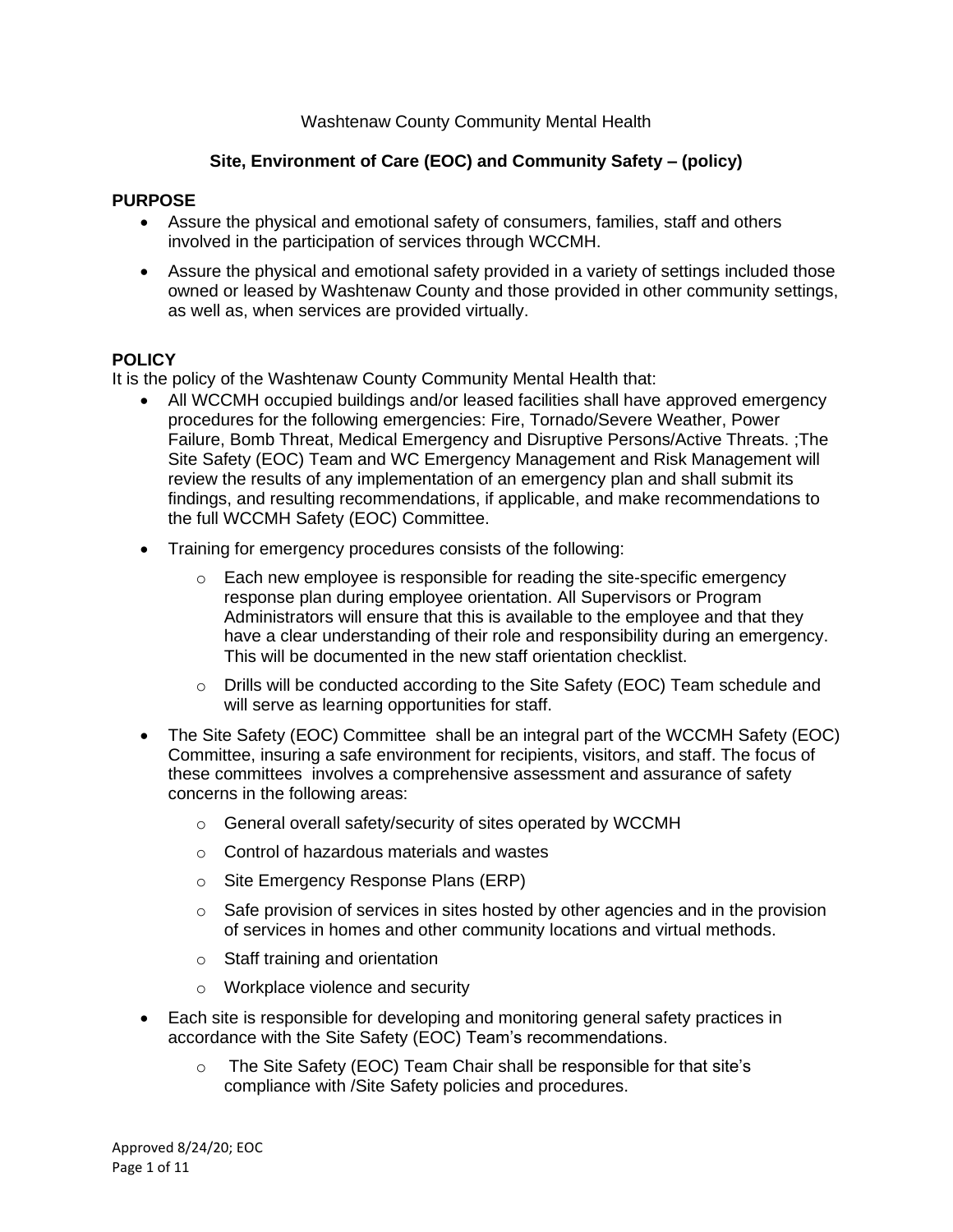- o The Site Safety Representatives are also responsible for maintaining site specific safety manuals, site safety minutes, drill documentation and follow up reports.
- o WCCMH Human Resources and Safety Team Members are able to provide a site safety orientation to new employees.
- o Site Safety Representatives will share safety updates with their teams and remind teams to take the annual safety refresher for their site.
- The WCCMH Safety Teams shall work with the Washtenaw County designated Risk Managers to assure participation and compliance with County and Network wide safety efforts and programs.
- The WCCMH Safety (EOC) Team, appointed by leadership with representation from all sites/programs shall develop response plans, conduct monitoring activities, analyze data, and identify and develop solutions to site and community safety issues. The Team makes recommendations to leadership via the Management Team in quarterly reports and as needed.
- The timely reporting and resolution of issues that may pose an immediate threat to life, health, and/or property within all programs shall occur through the reporting of incidents to the Program Administrator for each responsible program area. Additionally, sitemonitoring reviews shall be conducted on a monthly and annual basis to ensure compliance with the standards set forth in the WCCMH Safety (EOC) Annual Plan.
- Orientation and on-going training shall be provided to all personnel applicable with their responsibilities and duties. The WCCMH Safety (EOC) Team will develop trainings, checklists, and other materials and assure that all supervisors have the information needed to keep their staff informed regarding safety. Dependent on size and scope of each site, and in consideration with other occupants of buildings, site safety teams may be established and shall meet at least every other month in order to coordinate and review site safety issues.

### **DEFINITIONS**

**Business Occupancy**: (Taken from the Joint Commission definition) occupancy used to provide outpatient services or treatment that does not meet the criteria in the ambulatory health care occupancy definition.

### **PROCEDURES**

*There are no separate procedures for this policy.*

#### **REFERENCES**

Applicable Joint Commission standards; MDHHS Contract; Michigan Mental Health Code; third party payer requirements; county, state and federal regulations and laws; and Authority standards, policies and procedures.

- Washtenaw County Facility Management Utilities Management Plan
- Washtenaw County Emergency Operations Plan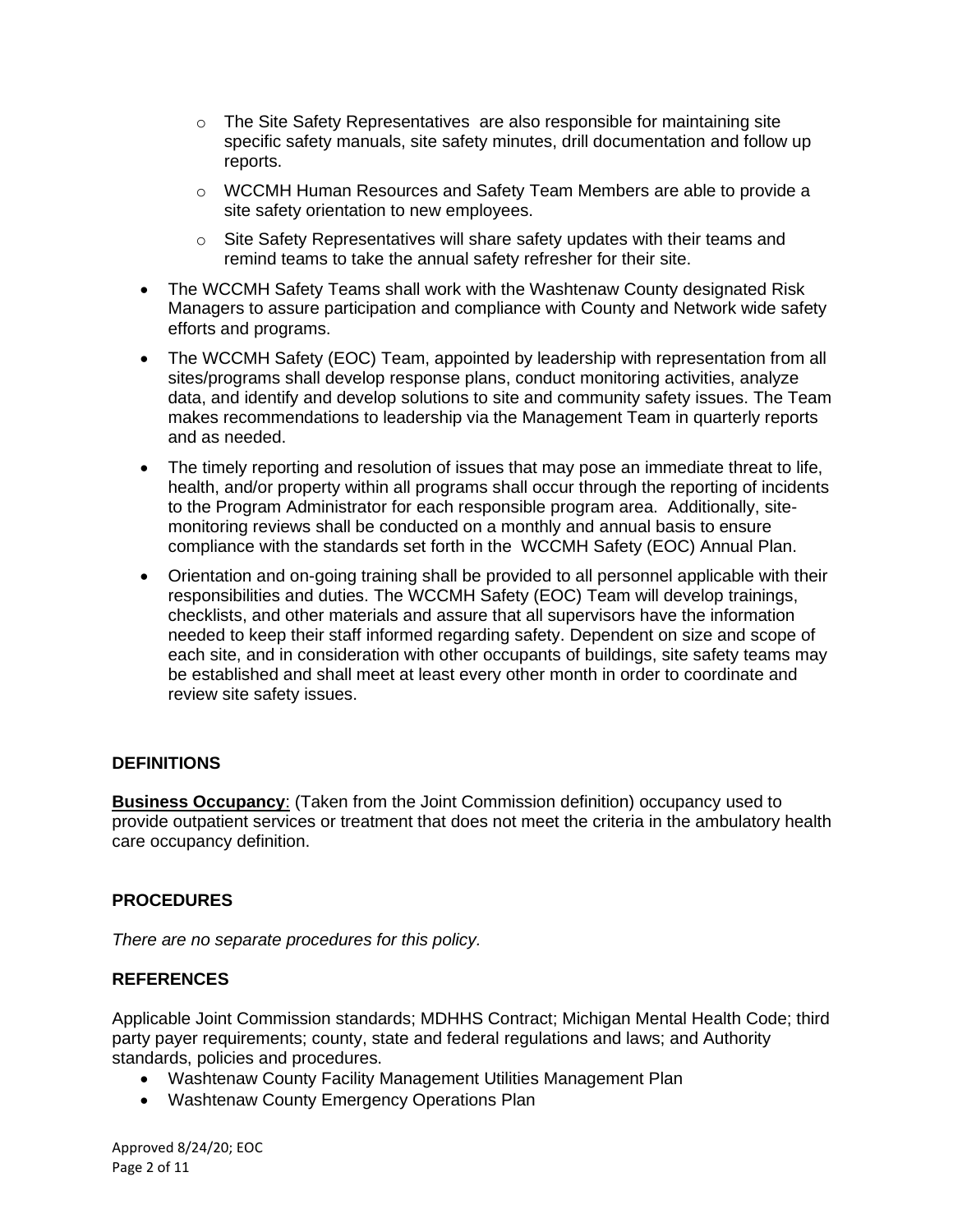- Washtenaw County Administrator's Directive dated 6-08-98 regarding ID badges
- Washtenaw County Policies and Procedures, Vol. II, Article XI, Employee Benefits, Sec. 7, Workers Compensation (work related injuries and illnesses)
- Washtenaw County Safety Manual, Incident Reporting Procedure, "Supervisors Report of Accident" form.
- Washtenaw County Partnership Agreement: Support Services Infrastructure and WCCMH

### **EXHIBITS**

- A. Safety Orientation Key Components
- B. Outreach Safety Protocol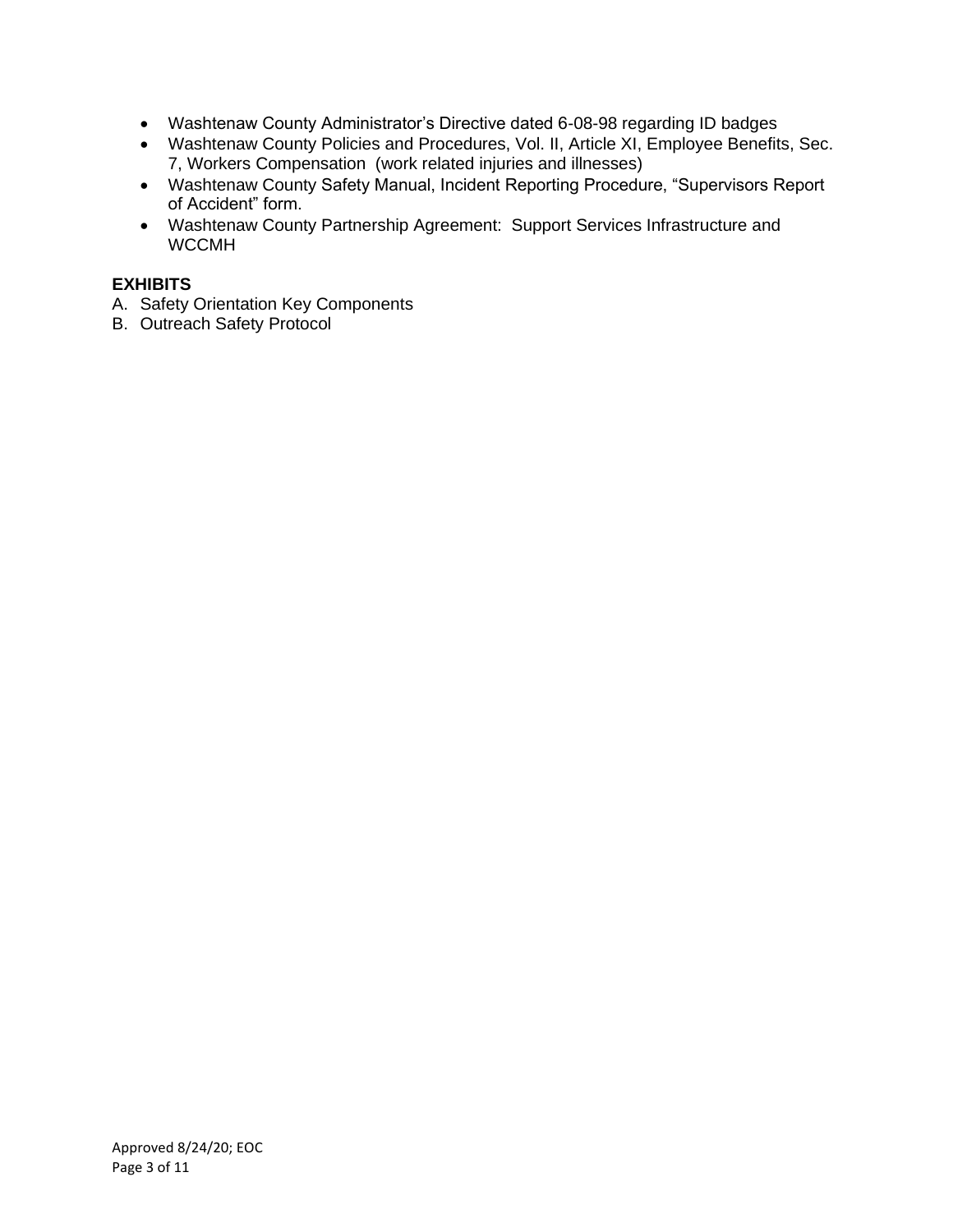# **CMH Safety Orientation Key Components**

Review of the Safety Orientation Packet should cover:

- **Safety (EOC) Team & Roles**: *see CMH Environment of Care Structure and Safety Membership sheets, attached*
- Review **Safety Refresher** available in the Transcripts section in Relias once you have completed a training. New Hires should check in with a supervisor or safety liaison if a copy is needed.
- **Washtenaw County Employee Safety website:** <https://employee.washtenaw.org/155/Employee-Safety>
- Risk Management & Role*: Judy Kramer and Tammy Richards*
- Emergency Response Plan (ERP): Emergency Response Plan training at each site during new staff orientation and annually with all staff. - *Where it's located:* From the [CMH](https://cstswiki.ewashtenaw.org/wiki%20pages/Home.aspx) Wiki homepage, search ["Emergency Response Plans"](https://ewashtenaw.sharepoint.com/sites/CSTS_Wiki/Pages/Emergency%20Response%20Plans.aspx) to find the most up to date version of your site's plan or see a site safety liaison.
- *Evacuation points*
- *Staff role in safety*
- Hazardous Communications: SDS and who is in charge of changes at your site (see site safety representative membership)
- Blood Borne Pathogens
- Driving Eligibility Standards/Fleet use, inspections & maintenance( including motor vehicle safety)
- Incident Reporting: how to find on ecentral
	- o Vehicle
	- o Injury (Public & Employee)
	- o Property
- Reporting a Safety Concern
- Workplace Violence
- **Facility tour** (i.e.) point out where they can locate, fire extinguishers, AED, first aid, & BBP kits), point out where to go during evacuation and drills
- **Bedbug Tips and Procedures**
- **CPR/First AID--Designated First AID Responders**—*all nurses at all sites*
- **Office hours of operation and parking**
	- o **Before/after hour safety precautions;** safety while In the community- review *CMH Protocol for Promoting Personal Safety during Outreach and Home Visits*
	- o **Sign in and out sheets** and how to use- Review *CMH Communication Protocol for Field Visits and End of Day Check Out* including when and who to contact in case of emergency
- **Employee/Employer Notices** (EEOC Postings)
- **Fan out lists** how they work and expectations
- **Consumer checks, petty cash procedures**
- **Chart lockup at end of day**
- **Medication Lock up procedures**
- **Office lockup at end of day**
- **Team response to emergencies** in and outside the building
- **Team responsibilities to monitor the building and outside areas**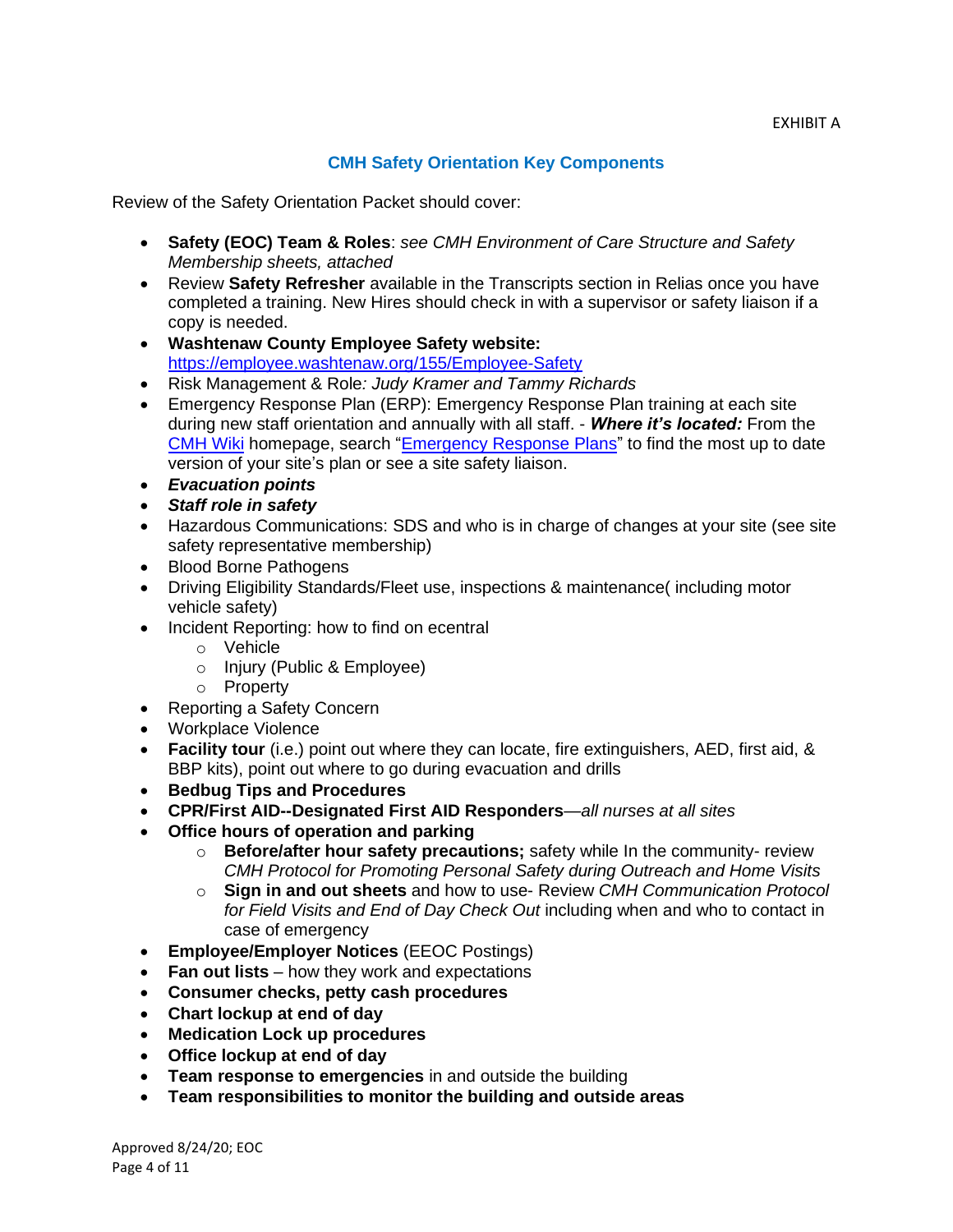- **Drug testing (if applicable)** (Supervisor is to review 10 key points with new employee in Drug Testing Pool)
- **HIPPA rules and violations**
	- o Keep desk clean of consumer material
	- o Keep computer clean of consumer material
	- o The same HIPPA rules and violations apply when services are provided virtually.
	- o No consumer names should be visible when you are not at your desk. Never use consumer names in emails.
	- o Keep public areas clean of consumer material
		- Copy machine
		- Fax machine
		- Counters
		- Kitchen
		- All public spaces

Employee Signature/Date Supervisor Signature/Date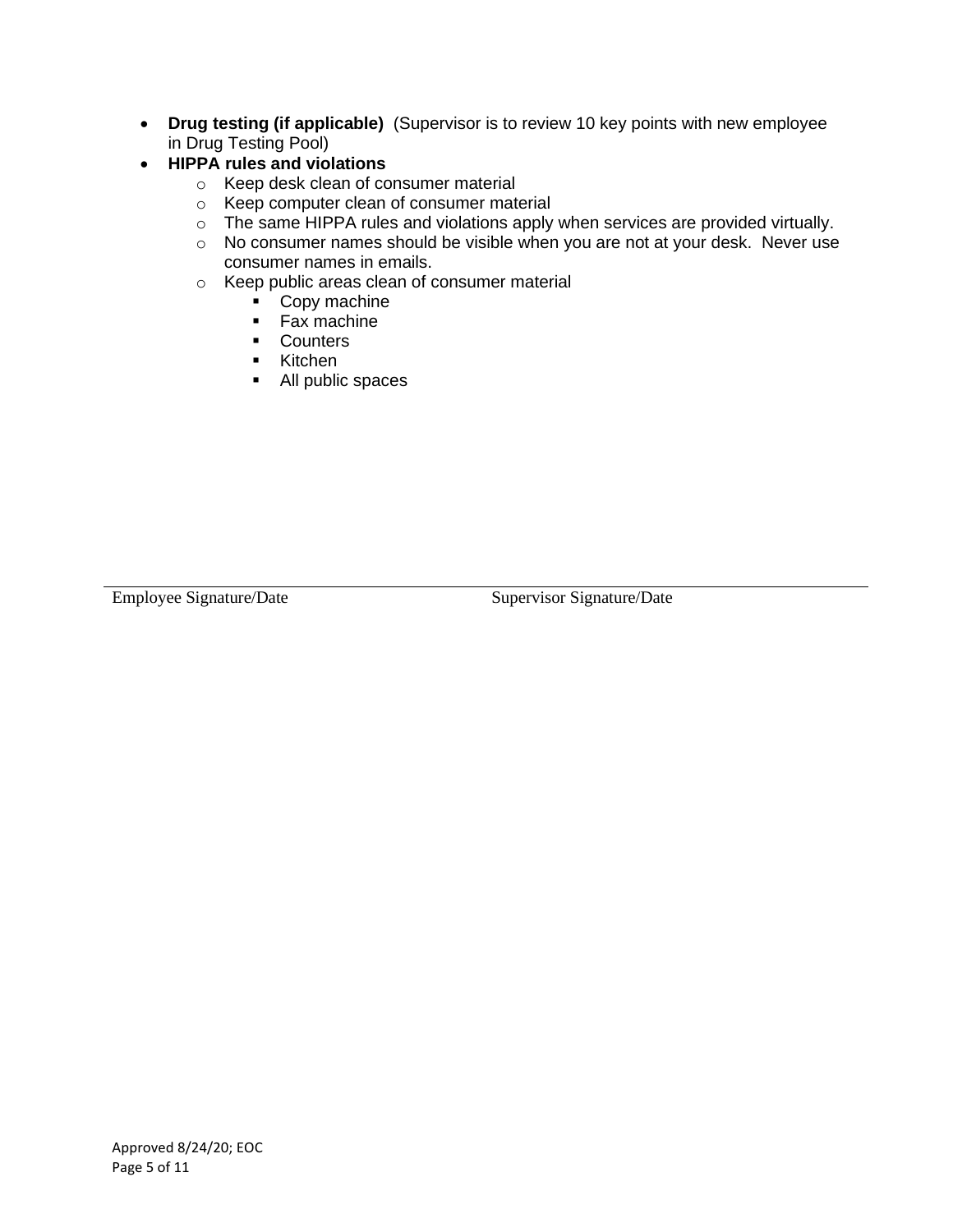### **OUTREACH SAFETY PROTOCOL – (guideline)**

#### **CMH Protocol for Promoting Personal Safety during Outreach and Home Visits**

At all times during a field visit, staff should assess for risks to their personal safety and avoid exposing oneself to undue risk The approach to outreach or a home visit and whether it should be undertaken alone is dependent upon the risks associated with the consumer and the situation, as well as any applicable policies or procedures. Staff is encouraged to assess all factors carefully and terminate the visit if needed or alter the approach to the visit to assure his/her personal safety.

Any suspicion of excessive substance use, the presence of a weapon, and/or a history or threat of violence would dictate that the necessity of the visit be evaluated. If it is absolutely necessary, carry out the visit with the accompaniment of law enforcement or after a person has been detained and is in a safe location. Otherwise, abandon the visit and re-evaluate the need and approach to achieving the goal.

The accompaniment of another staff person may decrease risk when a person is known to be aggressive or agitated but the presence of a weapon is unlikely.

#### **1. Preparation**

- Make sure that you sign in/out as to where you are going and alert other staff.
- Always wear your county ID.
- Double team when needed.
- Have your cell phone handy.
- Dress appropriately. Wear shoes and clothes that make it easy for you to move around.
- Avoid wearing expensive jewelry or carrying a purse.
- Be aware of your surroundings.
- Carry a minimal amount of cash.
- Conduct visits during daylight hours when possible.
- Avoid leaving items visible on the car seats during visits.
- Prepare the materials needed for the visit in advance and carry them with you.
- Know the layout of the site you are visiting.
- Identify locations where other people may be present and possible escape routes.
- Have knowledge of the activities of the neighborhood in advance and avoid visits when the risk may be higher such as times of increased drug or alcohol use.
- Know the location of the local police or fire department so that driving there for safety is an option.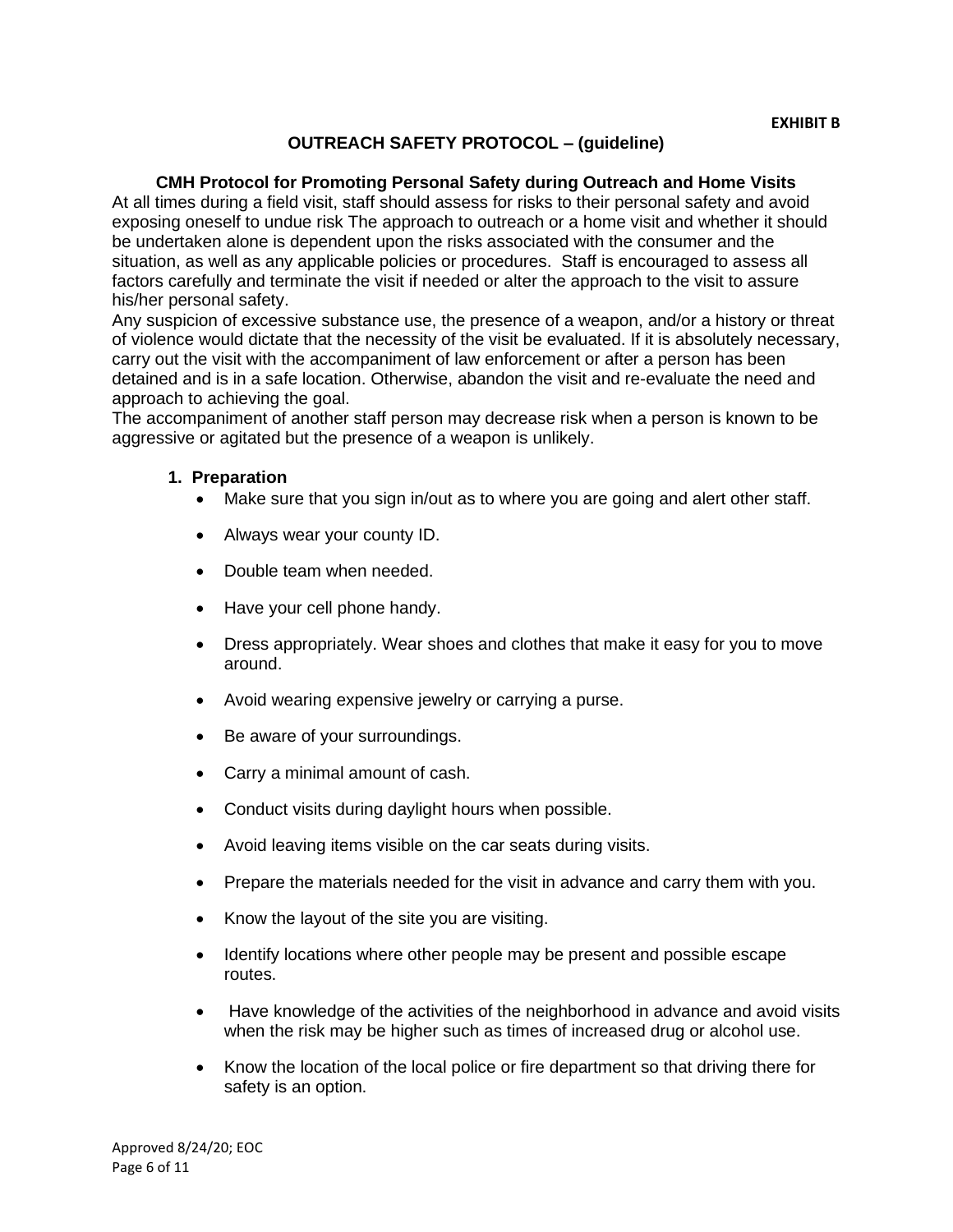- Avoid areas with poor visibility by others such as alleys or isolated buildings.
- Be aware of your personal behavior and the risk it may pose to others for example in domestic violence or child abuse situations.
- Be aware that your behavior may unintentionally trigger a response in another person that could not be predicted.
- Be prepared to respond with de-escalation techniques or escape.
- Report all incidents occurring in the field according to CMH and Washtenaw County policies and procedures and to Environment of Care and/or your Site Safety Team. Use the WC Incident Report form when appropriate.

## **2. While you are driving:**

- Always wear your seatbelt
- Lock all doors
- Follow all traffic laws
- Do NOT use a cell phone or text while driving
- Keep radio and other noises to a minimum so you can hear emergency vehicles

## **3. When you park:**

- Plan where you park, circle the area once
- Park in a well-lit area with a good view of the destination
- Park so you can easily enter and exit your car and the destination
- Lock your car

### **4. When you transport clients:**

- Always lock the car doors
- Ensure all passengers use the seatbelt
- No smoking in the car
- Drive in the right hand lane if possible
- Take all objects that may be used as a weapon out of the car

# **5. Approaching a consumer's home:**

- Always wear your County Identification
- Carry medications in a briefcase or non-see-through bag of some kind
- When approaching a home and loud noises are heard from within the house, get a clear understanding as to what you are actually hearing. If there are loud voices, don't enter the home unassisted.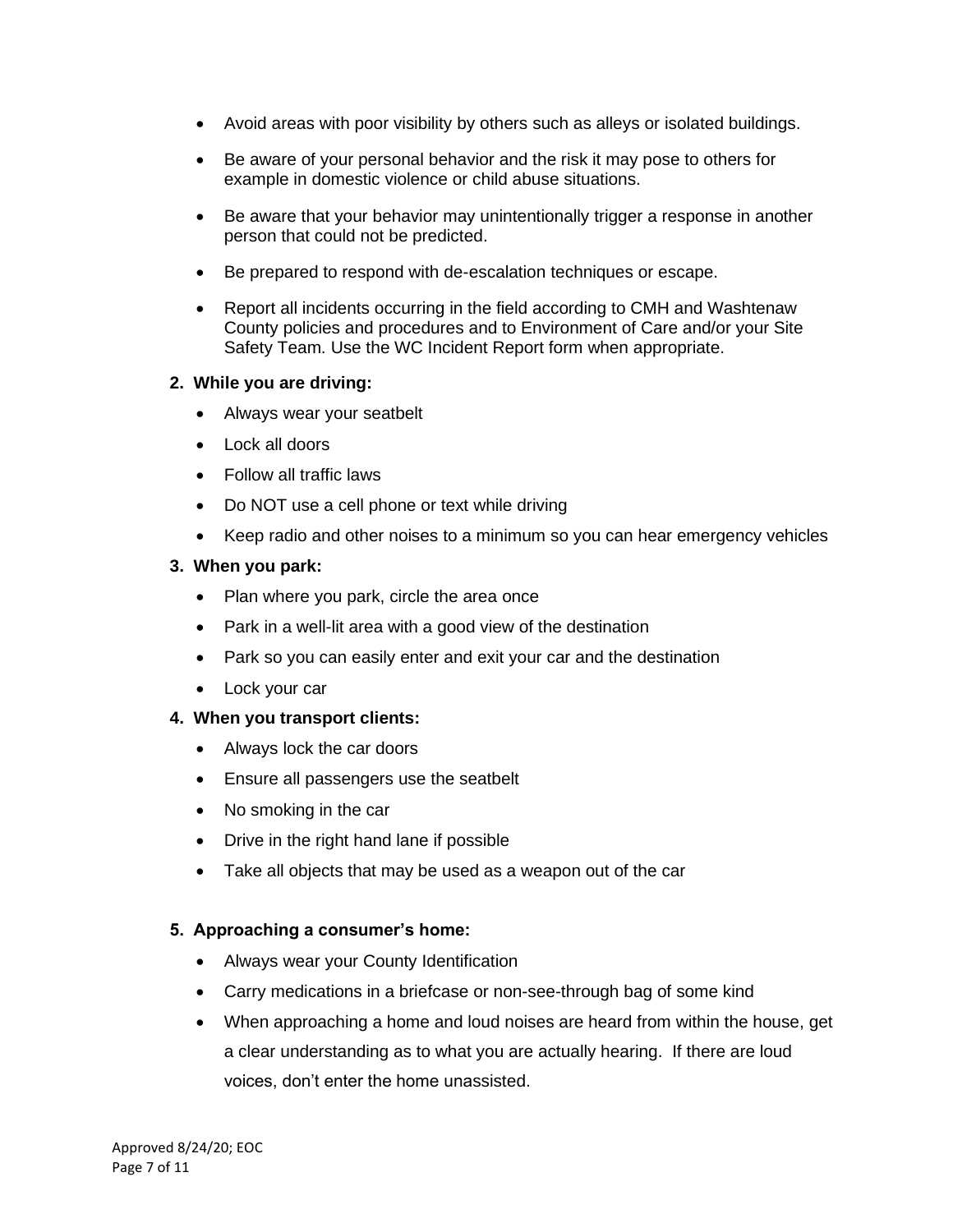\*NOTE: If you decide to get the attention of the people inside, knock on the door and stand on the sidewalk away from the home. Or stand near the car with car door open (ajar). These would be safe areas to communicate until things are calmer.

# **6. Stay one step ahead**

- Know where the exit is.
- Don't turn your back.
- Be aware of your surroundings.
- Be aware of anything that looks like it could be used as a weapon.
- Know the person's history especially of any violent behavior.
- Take time to survey the area through the open door before entering. Once in the apartment/home, look around for alcohol, drug paraphernalia or other people present.

# **7. Move one step at a time**

- Take your time to look and listen.
- How does consumer respond to your approach and greeting? (Does h/she smile back, move away,) i.e., probe and check their reaction. If h/she backs away, they may feel threatened or trying to hide something.

# **8. Attention/awareness**

- Pay full attention to what is spoken and unspoken.
- Be aware that words often do not convey true meanings i.e. "Hi, how are you?" "Fine" (When the individual does not appear to be fine.) Tone and pitch of voice serve as good indicators of intent of the speaker.

# *Pay attention to EVERYTHING in the home, and position yourself closest to the door.*

- Always keep a safe, but non-suspicious, distance from the consumer.
- Avoid sitting while others are standing
- Never let anyone get between you and the door.
- Avoid a sitting position when the consumer leaves you alone in a room. Stand until everyone returns. If consumer should return angry, you are in a position to leave.
- Avoid being with a person while h/she is or has been drinking alcohol or using drugs. Tell them you can talk when they are not using.
- Avoid discussing problem areas when consumer is in the kitchen preparing meals or making coffee. Try to get consumer to sit and talk.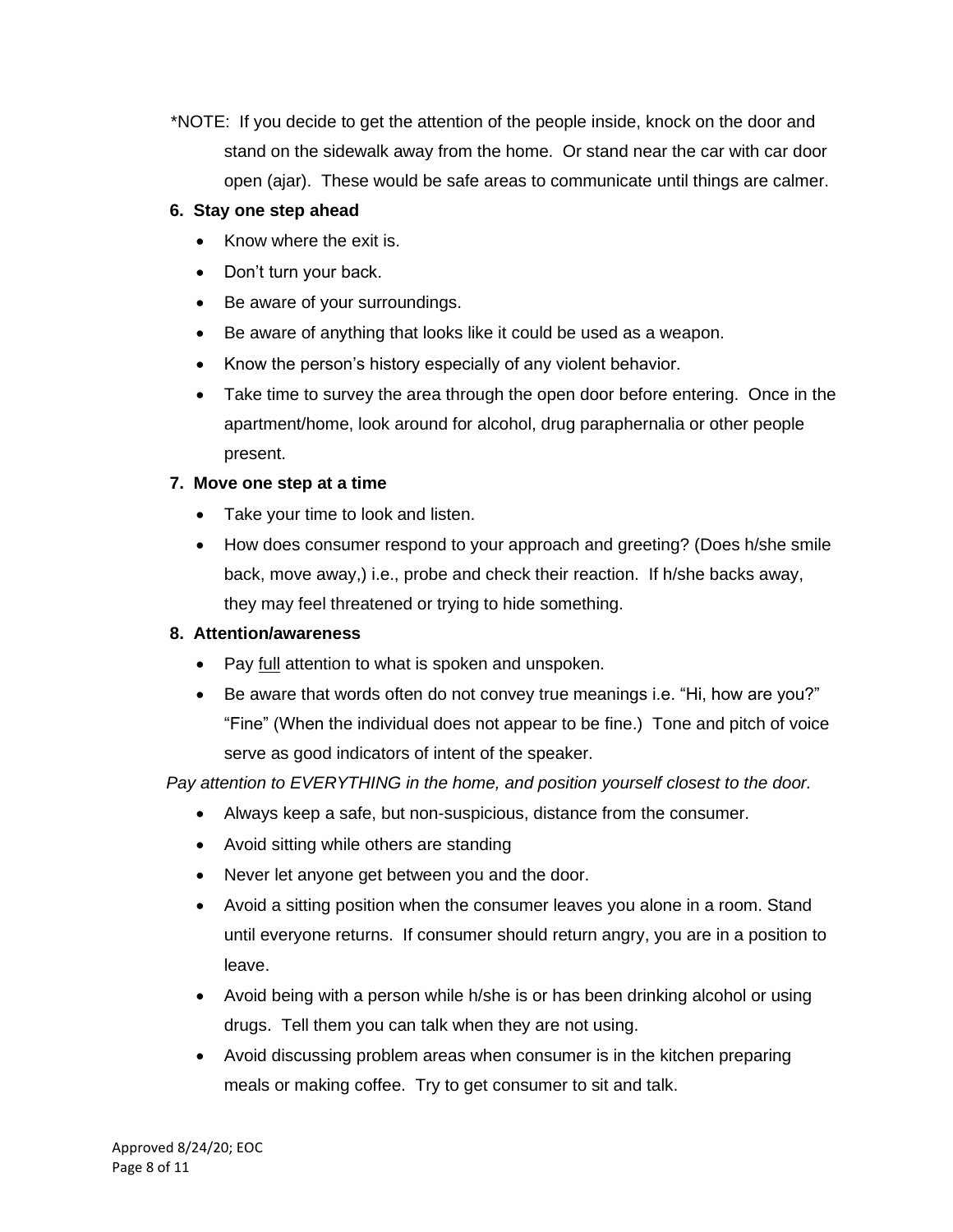- Avoid discussing problems when visitors are present.
- Avoid discussing problems when family members are present unless this has been prior agreed upon.

# **9. Working together**

- Teamwork- relay important information especially about consumer behaviors to one another
- Tell the team if you are uncomfortable with seeing a consumer or going into a specific environment. Have the courage to say 'I'm scared' and the maturity to say "I hear you" "Let's figure this out"
- Discuss Safety frequently at all staff meetings.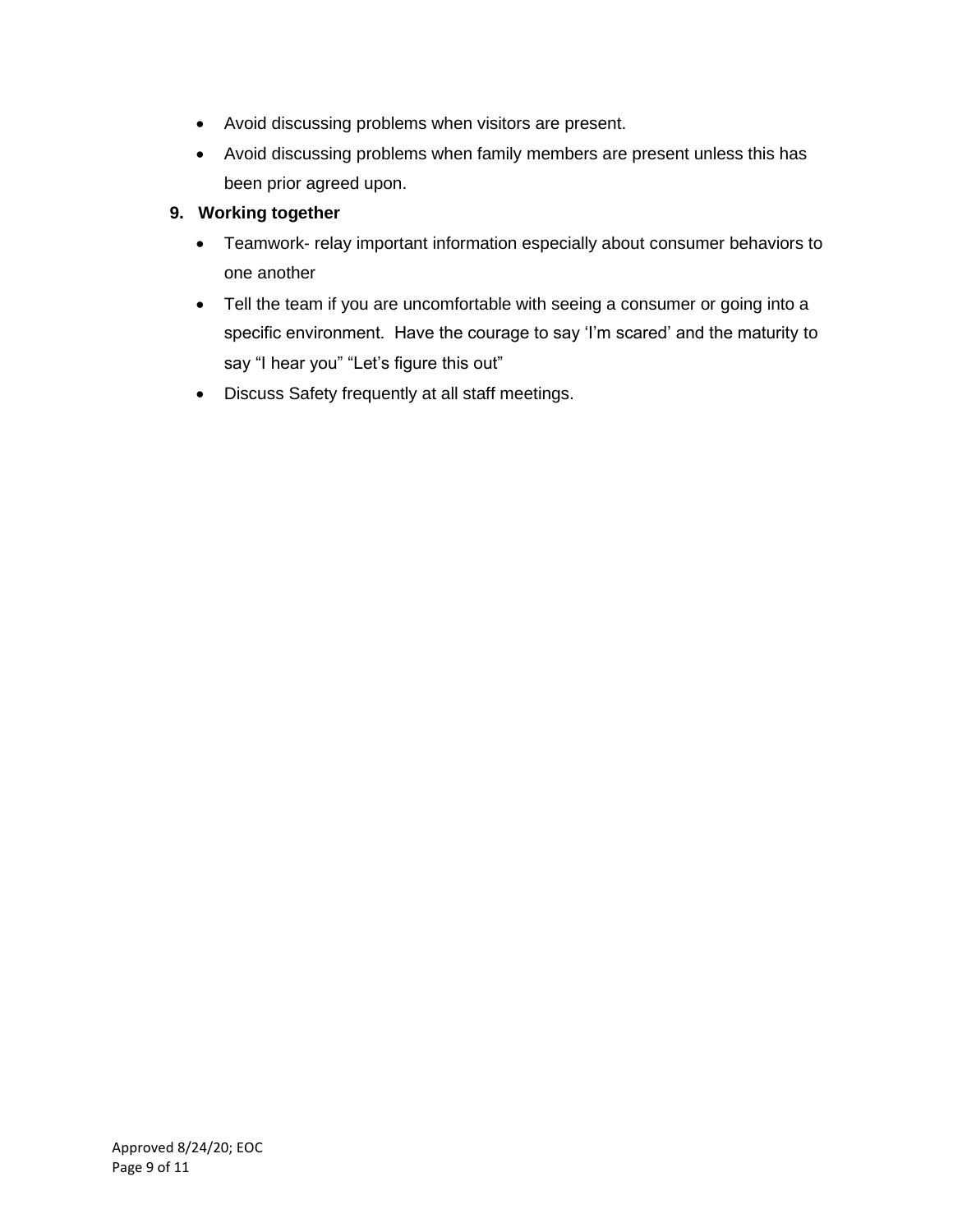# **CMH Communication Protocol for Field Visits and End of Day Check Out.**

This section provides information on protocol/strategies that can be used to assure that an identified person knows of field staff intended whereabouts and can raise the alarm if staff signals a personal threat, or does not return or make contact at the appointed time.

# **1. Procedures: Staff**

- Designate a responsible person who is aware of field staff daily activities or to whom field staff reports his/her daily schedule of activities. (Usually the Supervisor.) Agree on the method and timing of check-in contact.
- Identify a code word or phrase that indicates the existence of a hazardous situation. Have a plan in place that the code word or phrase will trigger.
- Staff should carry a cell phone and numbers for emergency contacts.
- When possible, use a county vehicle with the Washtenaw County sign on the side of the vehicle. Ensure the vehicle being driven is in good condition, with a full tank of gas and stocked with emergency supplies and a BBP kit. Carry street directories and maps of the areas of visits if visiting site is unknown to you.
- Know agency policies related to automobile accidents and medical emergencies.
- If staff ends the day in the field or is working after normal hours, H/she must call supervisor at the end of the last outreach to check out for the day. No exceptions. The Supervisor is responsible for knowing that that all staff have returned safely at the end of the day.

### **2. Procedures: Supervisor**

- Must be available to the staff during the time they are in the field including after hours.
- Be ready to act if staff calls with a problem, uses the identified code word to signal a hazardous situation, or misses a scheduled call or check in. Have this information available:
	- $\checkmark$  Make, model, and color of the vehicle.
	- $\checkmark$  Staff's cell phone number
	- $\checkmark$  Staff's home phone number
	- $\checkmark$  Names, addresses and telephone numbers of clients or sites to be visited.
	- $\checkmark$  Approximate times of visits
	- $\checkmark$  Agreed time for the field staff to make contact during the day or after the last visit
- If a field staff fails to make contact at the agreed upon time and/or to check out at the end of the day, the supervisor will:
	- $\checkmark$  Telephone the staff cell phone.